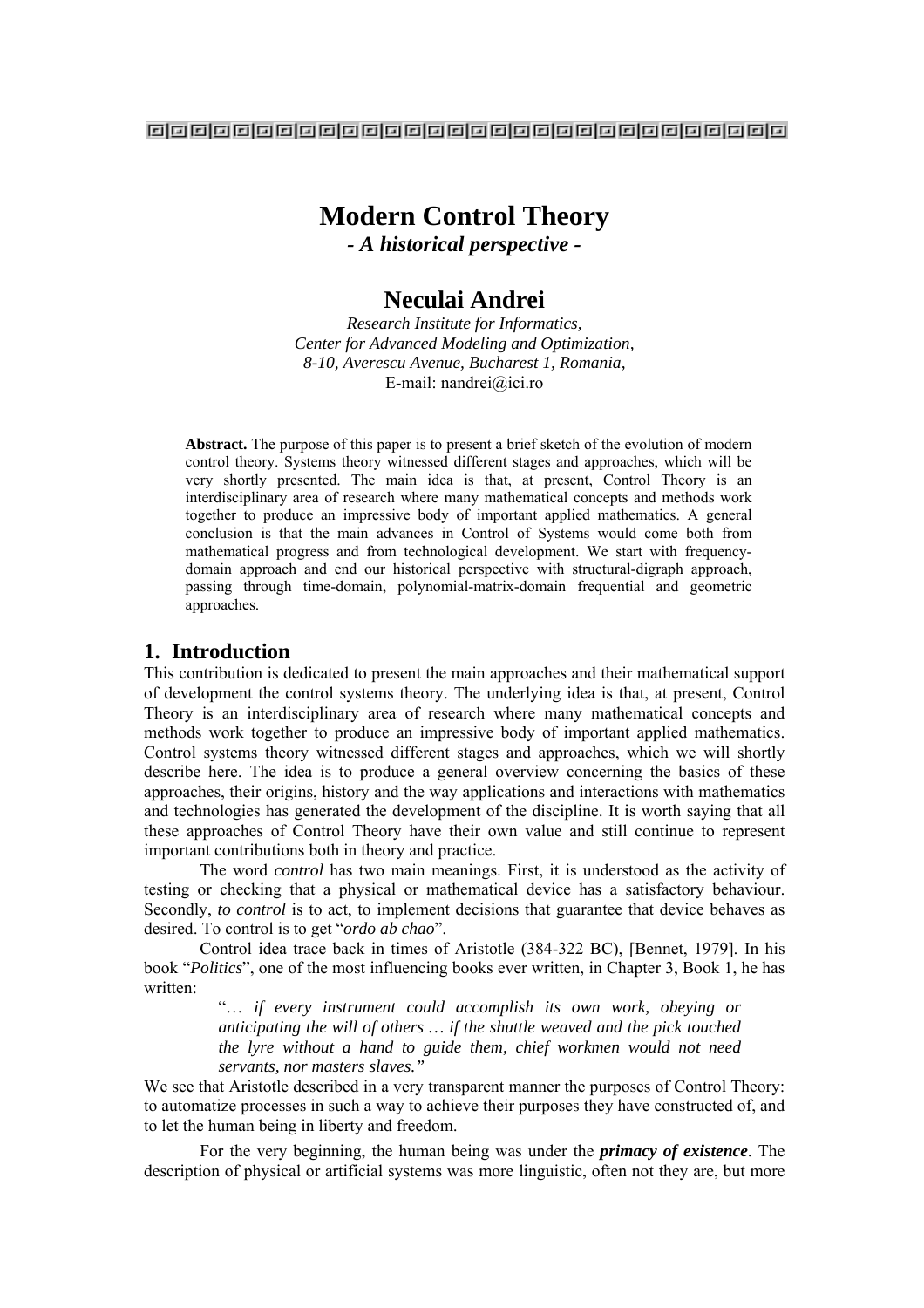they like to be. Even the mathematics in old times, as synthesised by Euclid (325-265 îChr.) and Diophantus of Alexandria (200-284 AD), was expressed in terms of syllogisms. The world was seen as a Noun or as a Verb. The ancient philosophers sentenced that the world can be discussed in terms of processes governed by laws, all living under the commandment "*nothing too much*". The first attempt to introduce computation was given by Fibonacci (1170-1250) in his *Liber abaci.* However, after three centuries the importance of computation came into being.

René Descartes (1596-1650) came with the concept of *method.* Galileo Galilei (1564-1642) brought into use the *physical experiments* and later Sir Isaac Newton (1642- 1727) and Baron Gottfried Leibniz (1646-1716), introducing *calculus* achieved the first metamorphosis of science by transforming the operational foundations of science, that were mainly the heritage of Aristotle, into its modern form we know today. They established the *primacy of mathematics*, under which we still live today. This new attitude consisted of the use of *physical experiments* and the use of *mathematical models* involving differential equations. This primacy of mathematics is so much active that the scientists still continue to refer to the mathematical representation of the creation, to the mathematical models, avoiding to get down to existence. They are interested to solve these mathematical models, to get their properties and to study their solution.

However, the character and structure of science, mainly over the past century, has been going through a second metamorphosis, which is the result of two classes of discoveries [Jackson, 1994]. The first group of discoveries refers to the limitations we can obtain about the dynamic behaviours of the creation from the mathematical models. It was discovered that all mathematical models have limitations to make: *analytical mathematical deductions*, *deterministic physical predictions*, and *structurally stable models of closed systems*. Additionally, the discovery of Kurt Gödel (1906-1978), that neither the consistency nor the completeness of any sufficiently general mathematical system can be proved within that system by generally accepted logical principles, struck at the foundations of mathematics that the mathematical systems can establish any result which is true. The second group of discoveries is in close connection with the raising of the *computer science and informatics*. These enlarged the operational basis for scientific investigations by introducing the *computer experiments*. The second metamorphosis of science enlarged the operational basis of physical experiments and mathematical models by including the third operational basis to get knowledge as *computational or numerical experiments*. These numerical experiments gave the scientists the access to a strange world. Intensive and very sophisticated computational experiments with mathematical models determined the re-addressing to the real existence. Rephrased, *numerical experiments restored the primacy of existence, and the discipline that achieved this restoration is informatics.* Basically we can define informatics as "*coming down in computational of the mathematical concepts, turning these mathematical concepts in algorithms, the study of the associated algorithms subject to convergence and complexity*". This is the substance of informatics – *transforming the advanced mathematical concepts in algorithms, implementation of algorithms in computing programs*. In a way, *informatics is computational linear algebra*. The control systems theory determined the development of science in all its aspects and this in turn influenced the development of control theory.

 The structure of this work is as follows. In section 2 we present the key concepts used in control theory. We emphasize the concept of feedback, the need for fluctuations and the optimization. Section 3 is for Frequency-Domain approach of systems control theory, where fundamental is the concept of transfer function. In section 4 we describe the Time-Domain Algebraic approach which is based on the theory of differential equations. The Polynomial-Matrix-Domain Frequential approach is presented in section 5. This is a very natural extension of classical transfer function description to multi-input, multi-output systems. The next section is dedicated to Geometric approach which is an extension to algebraic approach. Finally, in the next section the Structural-Digraph approach is considered where the structure of the system is crucial in designing its control.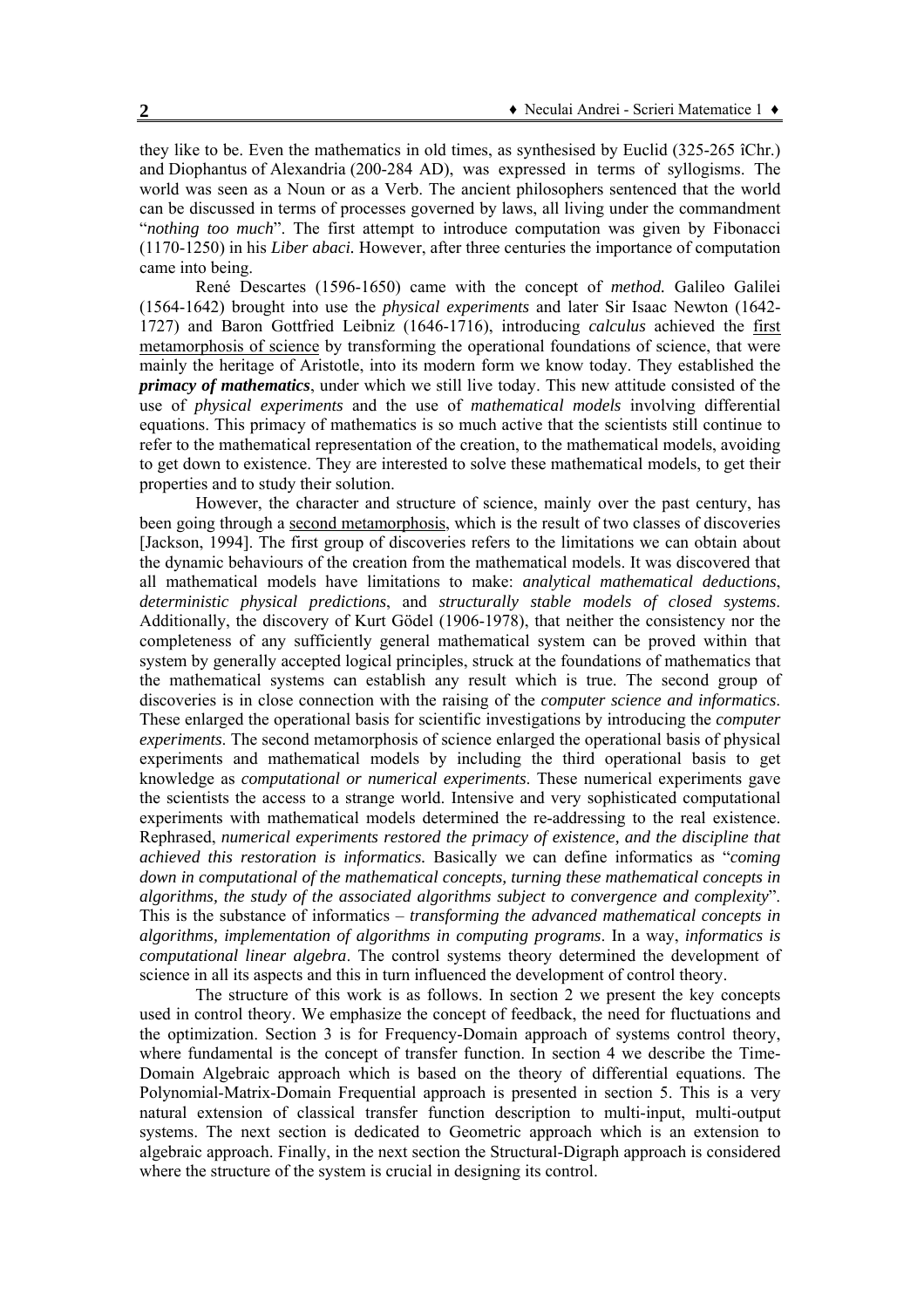# **2. Fundamental concepts in Control Theory**

Although the mathematical formulation of control problems, based on the mathematical models of physical systems, is intrinsically complex, the fundamental ideas in control theory are enough simple very intuitive. These key ideas can be found in Nature, in the evolution and behaviour of living beings. There are three fundamental concepts in control theory.

The first one is that of *feedback.* One of the most important contribution of Charles Darwin (1805-1882) was the theory that feedback over long time periods is responsible for the evolution of species. Later, Vito Volterra (1860-1940) used this concept to explain the balance between two populations of fish in a closed pond. But, the most influencing was Norbert Wiener (1885-1964) who introduced the fruitful concepts of positive and negative feedback in biology. In engineering, this term has been early introduced by the engineers of the Bell Telephone Laboratory [Mayr, 1970]. Now it is an active concept in practically all area of activity. A feedback process is one in which the state of the system, or its output, determines the way in which the control has to be computed at any time instant.

The second key concept in control theory is that of the *need for fluctuations*. This is a basic principle that we apply and use many times in our every day life. Basically, the idea behind this concept is that we do not have necessarily to stress the system and drive it so brutally to the desired state immediately or directly. Very often, it is more efficient and physically realisable to control the system letting it to fluctuate, and trying to find that dynamics that will drive the system to the desired state without forcing it too much. This concept has been revealed early by Hall [1907] when he compared the action of political economists, who admitted that a proper action of the law of supply and demand must admit fluctuations, and the engineers who generally not recongnized the need of fluctuations in steam engine governors. The need for having fluctuations is a very general principle we find it also in penalty function or interior point methods from mathematical programming [Andrei, 1999a, 1999b, 2004a, 2004b].

The third very important concept in control theory is that of *optimization.* This is a very well established branch of mathematics, whose goal is to find the values for variables in order to maximize the profit or to minimize the costs subject to some constraints. It is in close connection to Control Theory mainly because a large variety of problems arising in system and control theory can be reduced to a few standard convex or quasi-convex optimization problems involving linear matrix inequalities. The important aspect is that the resulting optimization problems can be solved numerically very efficiently using the interior point methods. Therefore, the reduction of control problems to optimization constitutes a solution to the original problems, clearly in a very practical sense [Andrei, 2001], [Boyd, El Ghaoui, Feron and Balakrishnan, 1994]. Additionally, the contributions of Richard Bellman (1920-1984) by introducing the *dynamic programming* and of Lev Pontryagin (1908-1988) with its *maximum principle* for nonlinear optimal control, established the foundations of Modern Control Theory.

# **3. Frequency-Domain Approach**

One of the first mathematical analysis of control systems was the frequency-domain approach. This is based on the developments of Pierre-Simon de Laplace (1749-1827), Joseph Fourier (1768-1830), Augustin Louis Cauchy (1789-1857), and others. The central concept of frequency-domain approach is that of *transfer function*. The transfer function of a linear time-invariant system is defined as  $Y(s)/U(s)$ , where  $Y(s)$  is the Laplace transform of the output, and  $U(s)$  is the Laplace transform of the input of the system. It turns out that the transfer function is the Laplace transform of the *system impulse response*  $h(t)$ . Therefore,  $H(s) = Y(s)/U(s)$ , i.e.  $H(s)$  embodies the *transfer characteristics* of the system. This approach is appropriate for linear time-invariant systems, especially for singleinput/single-output systems where the graphical techniques are very efficient.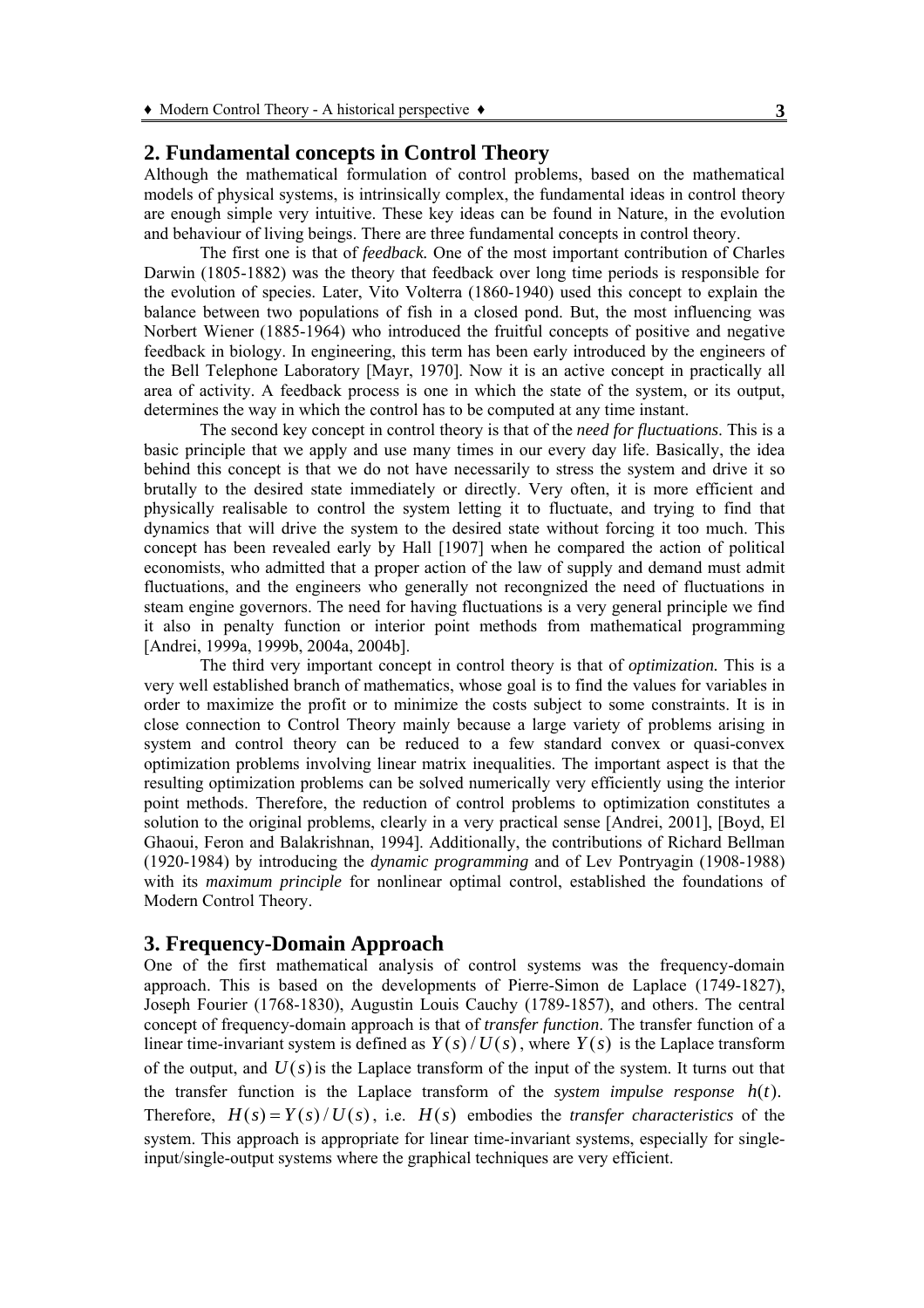

Harry Nyquist (1889-1976)

Frequency-domain approach originated in the process of solving of a major problem referring to the mass communication systems over long distances. To reduce distorsions in amplifiers, after six years of persistence, Harold S. Black (1898-1983) revolutionized telecommunications by introducing the *negative feedback* in 1927 [Black, 1934]. As a method of system control, this has had a great impact in a large number of applications.

The theory of design the stable amplifiers was developed by Harry Nyquist (1889-1976) at Bell Laboratories. He derived his stability criterion, generally called the *Nyquist stability theorem*, based on the polar plot of the transfer function [Nyquist, 1932].

Later on, also at Bell Laboratories, Hendrik Bode (1905-1982) used the magnitude and phase frequency response plots of the transfer function to investigate the closed-loop stability, and introducing the notions of *gain* and *phase margin* [Bode, 1940]. In 1947, at MIT Radiation Laboratory, Nathaniel B. Nichols (1914-1997) developed his *Nichols chart* for the design of feedback systems, establishing the theory of servomechanisms [James, Nichols and Phillips, 1947]. A major step in design of control systems is the *root locus method* introduced by Walter R. Evans (1920-1999) at North American Aviation. The idea behind this method is to use the poles and zeroes of the open loop system to determine the properties of the closed loop system when one parameter is changing.



Hendrik Bode (1905-1982)

The classical control theory was expressed in the frequency domain and the s-plane using the methods of Nyquist, Bode, Nichols and Evans. All that is needed is the magnitude and phase of the frequency response, or the poles and zeroes of the open loop transfer function. This is very implementable for single-input/single-output systems since all these elements, the frequency response, and poles and zeroes of a transfer function, can accurately be determined. More than this, robust design is implemented using notions of gain and phase margin. To determine the transfer function of complex systems the block diagram algebra is very intensive used. It is not necessary for an internal description of the system dynamics: that is, only the input/output behavior of the system is needed.

The graphical techniques are difficult to apply for multi-input/multi-output, or multiloop systems. Due to the interactions among the control loops in a multivariable system, even that each single-input/single-output transfer function has acceptable properties concerning the step response and robustness, the whole system can fail to be acceptable. The *quantitative feedback theory* developed by Horowitz, overcome many of these limitations, providing an effective approach for the design the multivariable systems [Horowitz, 1963], [Horowitz and Sidi, 1972]. Quantitative feedback theory is a frequency-domain technique utilising the Nichols chart in order to achieve a robust design over a specified region of plant uncertainty. Basically, the desired time-domain responses are translated into frequency domain tolerances, which lead to bounds on the transfer function. Concerning the nonlinear systems, the classical techniques can be considered on a linearized version of a nonlinear system, at an equilibrium point where the system behaviour is approximately linear.

The above description of systems is useful in some circumstances, but is still very limited. The important omitted factors are the dynamical changes and the internal mechanisms by which the system transforms the inputs in outputs. Consequently, some new representation of a system has been considered, as we will see in the following.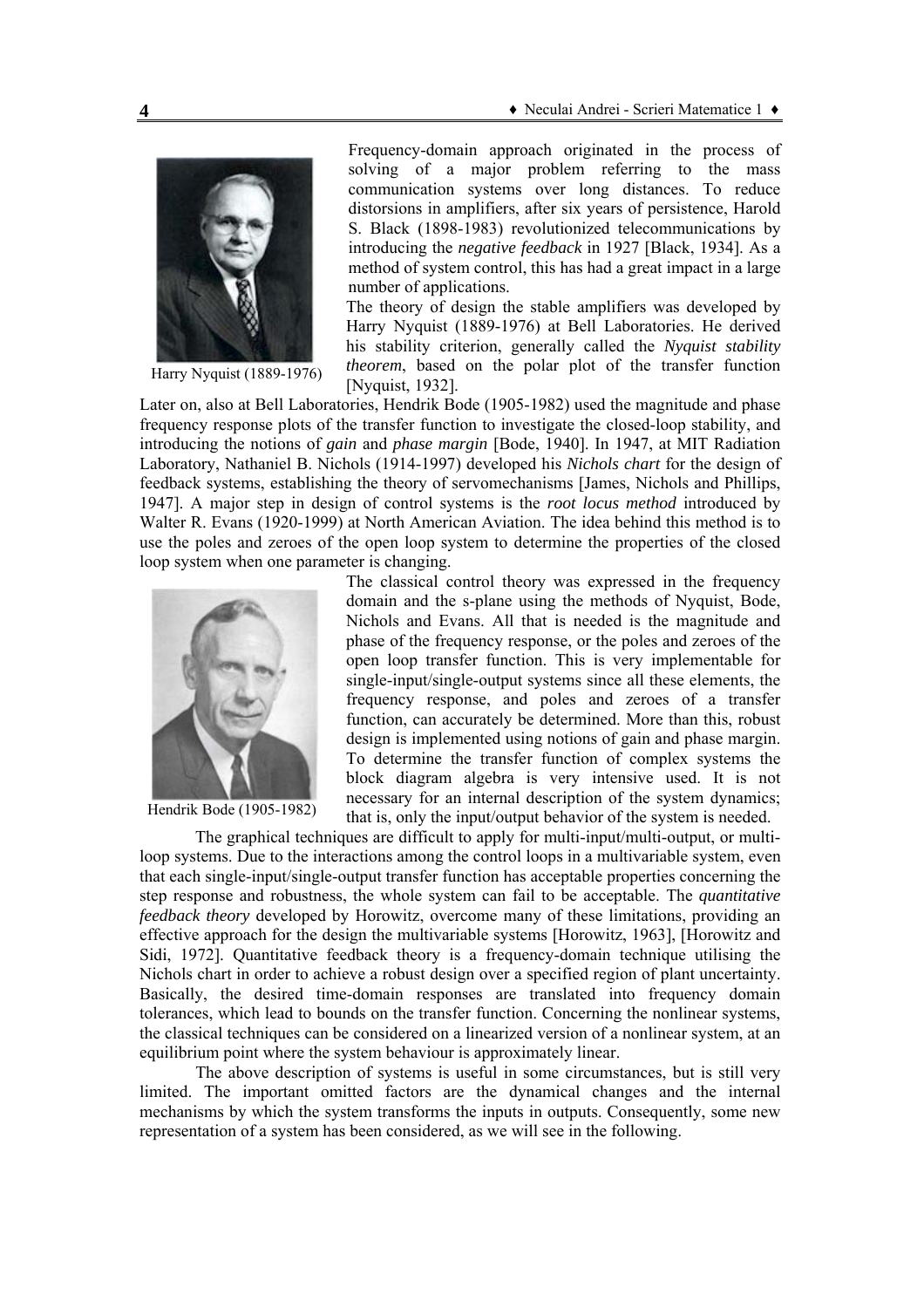# **4. Time-Domain Algebraic Approach**

This approach is based on the theory of differential equations. This theory is developed due to the infinitesimal calculus created by Newton and Leibniz, and the work of brothers Bernoulli, Jacopo Riccati (1676-1754), Leonhard Euler (1707-1783) and others. The analysis of motion of the dynamical systems by means of differential equations has been considered by Joseph-Louis Lagrange (1736-1813) and William Rowan Hamilton (1805-1865).

One of the most important problem considered in this representation was that of *stability*. George Airy (1801-1892) was the first to discuss the instability of a closed-loop system using the differential equations [Airy, 1840]. James Clerck Maxwell (1831-1879) analyzed the stability of Watt's governor [Maxwell, 1868]. His idea was to linearize the differential equation of motion in order to find the characteristic equation of the system. He proved that the system is stable if the roots of the characteristic equation have negative real parts. Later, Edward Routh (1831-1907) provided a numerical technique for determining when a polynomial has negative roots, giving a treatise on the stability of a given state of motion [Routh, 1877]. Using differential equations, independently of Maxwell, Vishnegradsky [1877] analyzed the stability of regulators. But, the most elegant and general theory of stability was created by Alexander Lyapunov (1857-1918). He studied the stability of nonlinear differential equations using a generalized notion of energy [Lyapunov, 1893]. He introduced some concepts and techniques which are still in use. Following the idea of Lyapunov, Yakov Tsypkin (1919-1997) considered the *phase plane* for stable nonlinear control design and Vasile Mihai Popov [1961] provided the *circle criterion* for nonlinear stability analysis.

Another important problem considered in time-domain representation was that of *optimal control* and *estimation*. Johann Bernoulli (1667-1748) was the first who articulated the principle of optimality. The Brachistochrone problem was independently solved by Bernoulli and Newton, thus firmly establishing the power of calculus. Later on, various optimality principles were formulated by Pierre de Fermat (1601-1665) (in optics), Carl Friedrich Gauss (1777-1855), Jean d'Alembert (1717-1783), Pierre de Maupertuis (1698- 1759), Euler, Lagrange and Hamilton, and Albert Einstein (1879-1955) (in mechanics). In 1957 Richard Bellman formulated the *dynamic programming* principle to the optimal control of discrete-time systems [Bellman, 1957], and in 1958 Lev Pontryagin developed the *maximum principle* for solving nonlinear optimal control problems [Pontryagin *et al*., 1962]. Both these optimality principles characterize the optimal control by means of a feedback law. The main idea of Bellman was to introduce the *value function* (the Bellman function) which satisfies the Hamilton-Jacobi equation. On the other hand, the Pontryagin maximum principle is based on maximization of the Hamiltonian associated to the system by means of the adjoint state equation. It is worth saying that in both approaches the conclusions are the same. However, while the Pontryagin's principle extends the concept of Lagrange multiplier from mechanics, the Bellman's principle provides a novel viewpoint in which the value function

and its time evolution has a vital role [Ionescu and Popeea, 1981]. The modern era in control theory started with the work of Rudolf Kalman who published a number of books in which the main problems of nonlinear systems theory was presented. In [Kalman and Bertram, 1960] the Lyapunov stability in time-domain of nonlinear systems is considered. The optimal control of systems as well as the design of linear quadratic regulator is discussed in [Kalman, 1960a]. The optimal filtering and estimation theory, and the design equation for the discrete Kalman filter was presented in [Kalman, 1960b]. The continuous version of Kalman filter was developed in [Kalman and Bucy, 1961]. To overcome the limitation of frequency-domain approach, which is very much an art and provide a non-unique feedback, Kalman introduced the concept of "*state*", a mathematical entity that mediates between



Rudolf Kalman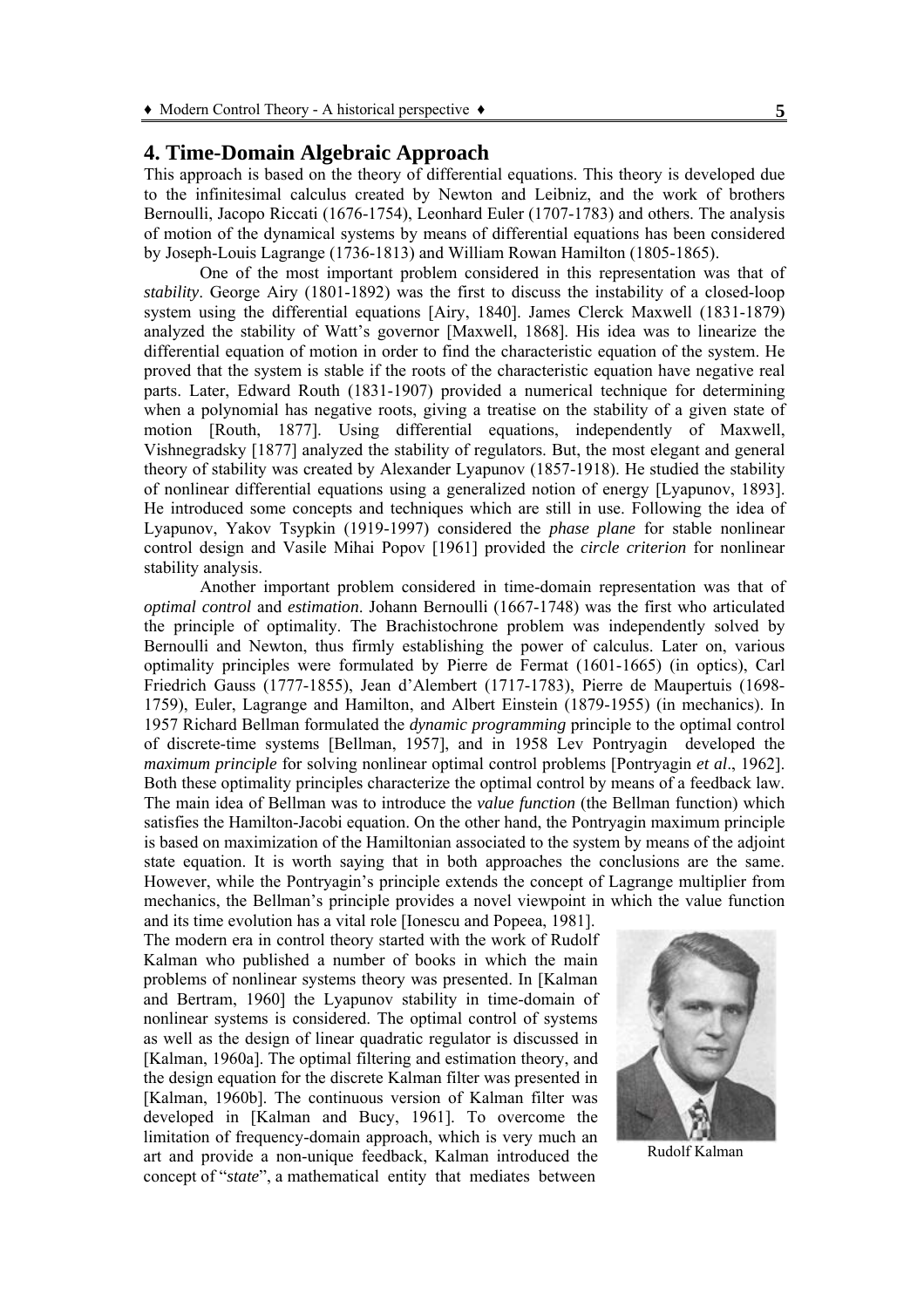inputs and outputs. The importance of this concept is based on the fact that the state of a dynamical system emphasizes the notions of causality and internal structure. For finitedimensional systems, i.e. systems for which the state belongs to a finite-dimensional vector space, the representation is given by a first-order vector differential equation of the following form:

$$
\dot{x}(t) = Ax(t) + Bu(t),
$$
  

$$
y(t) = Cx(t),
$$

where  $x(t)$  is the vector of internal variables, or system states,  $u(t)$  is the vector of control inputs and  $y(t)$  is the vector of measured outputs. The matrices  $A, B$  and  $C$  describes the system dynamical interconnections.

Using this representation Kalman formalized the notion of feedback control and optimality in control and estimation theory. In control theory he introduced the fundamental notions of *controllability, observabillity, detectability*, etc. and used them to determine a feedback control of the form:

$$
u(t)=-Kx(t),
$$

in order to achieve suitable closed-loop properties. In the standard linear quadratic regulator problem the feedback matrix *K* is determined to minimize a quadratic index:

$$
J = \int_{0}^{\infty} (x^T Q x + u^T R u) dt,
$$

where *Q* and *R* are weighting matrices, that is design parameters. The importance of linear quadratic regulator design is the fact that if the *Q* and *R* are correctly chosen, than the feedback gain matrix  $K$  can be computed to make  $J$  finite, i.e. the integral involving the weighted norms of  $u(t)$  and  $x(t)$  is bounded, and therefore  $x(t)$  and  $u(t)$  go to zero in time. This property guarantees the closed-loop stability of the system [Kalman, Falb and Arbib, 1969]. Feedback laws like  $u(t) = -Kx(t)$  are called static. An alternative to static feedback is the *dynamic compensator* of the form:

$$
\dot{z}(t) = Ez(t) + Fu(t) + Gy(t),
$$
  

$$
u(t) = Hz(t),
$$

where the inputs of the compensator are the system inputs and outputs. Now, the design problem is to select matrices  $E, F, G$  and  $H$  in such a manner to get good closed-loop performance of the system. An efficient solution to the fundamental problems of linear systems theory like: pole placement, localization and exact disturbance rejection, restriced decoupling, extended decoupling, left invertibility, simultaneous decoupling and pole assignment, simultaneous disturbance localization and decoupling etc. can be obtained by means of dynamic compensators. However, a disadvantage and a limitation with this design using dynamic compensator is that the dimension of the compensator is the same as of the plant. The controllability or observability subspaces does not have a minimal dimension. There is a lack of transparency, relationship to frequency response methods is not apparent. The geometric approach and the structural-digraph approach consider these subspaces of minimal dimension giving thus very elegant and efficient design algorithms for solving the fundamental problems of linear systems theory. Besides, the linear quadratic regulator using static or dynamic feedback design procedures has no guaranteed robustness properties.

The problem of designing controllers that satisfy both the robust stability and some performance criteria is called robust control. *H*<sup>∞</sup> control theory is one of the cornerstones of modern control theory. It was developed to solve such problems with very strong practical implications. The widely accepted modern technique for solving robust control problems now is to reduce them to linear matrix inequalities problems (LMI). Historically, the first LMIs appeared around 1890 when Lyapunov showed that *the linear dynamic system* 

$$
\dot{x}(t) = Ax(t)
$$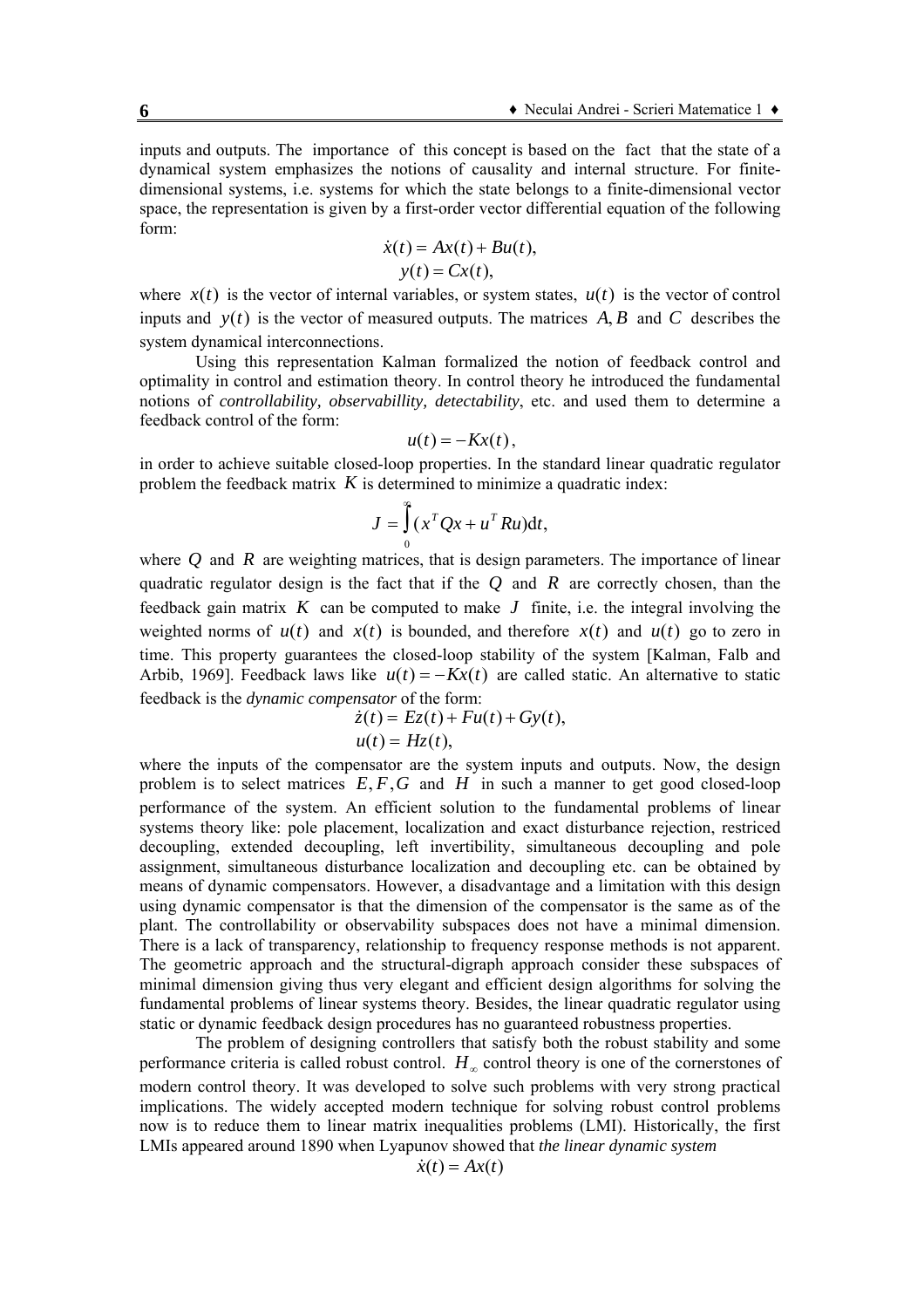*is stable, i.e. all its trajectories converge to zero, if and only if there exists a solution to the matrix inequalities:* 

$$
A^T P + P A < 0, \quad P = P^T > 0,
$$

which are linear in unknown matrix P. In 1940 Lu're, Postnikov and others, applied Lyapunov approach to control problems with nonlinearity in the actuator thus obtaining stability criteria in the form of LMIs. These inequalities were polynomial (frequency dependent) inequalities.

Later on in 1960 Vladimir Yakubovich, Popov, Kalman, Anderson, and others obtained the positive real lemma which reduces the solution of the LMIs to simple graphical citerion: the circle criterion by Popov and Tsypkin's criteria. It is fair to say that Yakubovich is the father of the LMI field. His results on the solution of certain special matrix inequalities, published early in 1962, are widely known. Ionescu and Stoica, [1999] considered the robust stabilization and  $H_{\infty}$  problems based on the generalized Popov-Yakubovich theory. The reduction of a robust control problem to an LMI problem provides a solution. The key concept is the Kalman-Yakubovich-Popov Lemma:



Vladimir A. Yakubovich

*Given a number*  $\gamma \geq 0$ , *two n vectors b, c and an*  $n \times n$  *Hurwitz matrix* A, *of the single*input single-output minimal system  $(A,b,c)$ , if the pair  $(A,b)$  is completely controllable, *then q satisfying:* 

$$
AT P + PA = -qqT,
$$
  
 
$$
Pb - c = \sqrt{\gamma}q,
$$

*exists if and only if* 

$$
\gamma + 2 \operatorname{Re} \left[ c^T (j \omega I - A)^{-1} b \right] \ge 0
$$

#### *for all real* ω.

The Kalman-Yakubovich-Popov lemma connects two areas of control theory: frequency methods and time-domain algebraic methods. It leads to the Positive Real Lemma, the Bounded Real Lemma, Circle Criterion, network theory, adaptive control etc. Popov [1962] gave the famous Popov frequency-domain stability criterion for the absolute stability of nonlinear systems. Popov's criterion could be checked using graphical means, by verification that the Nyquist plot of the "linear part" of the nonlinear system was confined to a specific region in the complex plane. Yakubovich [1962, 1964] established the connection between the Popov criterion and the existence of a positive definite matrix satisfying certain matrix inequalities, establishing the area of linear matrix inequalities in control theory. The importance of LMI is that it can be efficiently solved using interior point methods. The interior point methods started a revolution in mathematical programming with the work of Karmarkar, published in 1984. In 1988 Nesterov and Nemirovskii developed interior point methods that apply directly to linear matrix inequalities showing that LMIs can be efficiently solved with convex optimization techniques. [Boyd, Ghaoui, Feron and Balakrishnan, 1994]. Generally, in control problems we do not encounter the LMI in canonical or semidefinite form, but rather with matrix variables. The most software packages for solving LMI work with the canonical or semidefinite forms. Therefore, a pre-processing phase is required. To convert a nonlinear convex matrix inequality into an LMI we can use the Schur complement:

$$
\begin{bmatrix} A(x) & B(x) \\ B^*(x) & C(x) \end{bmatrix} > 0 \quad \Leftrightarrow \quad C(x) > 0, \quad A(x) - B(x)C^{-1}(x)B^*(x) > 0.
$$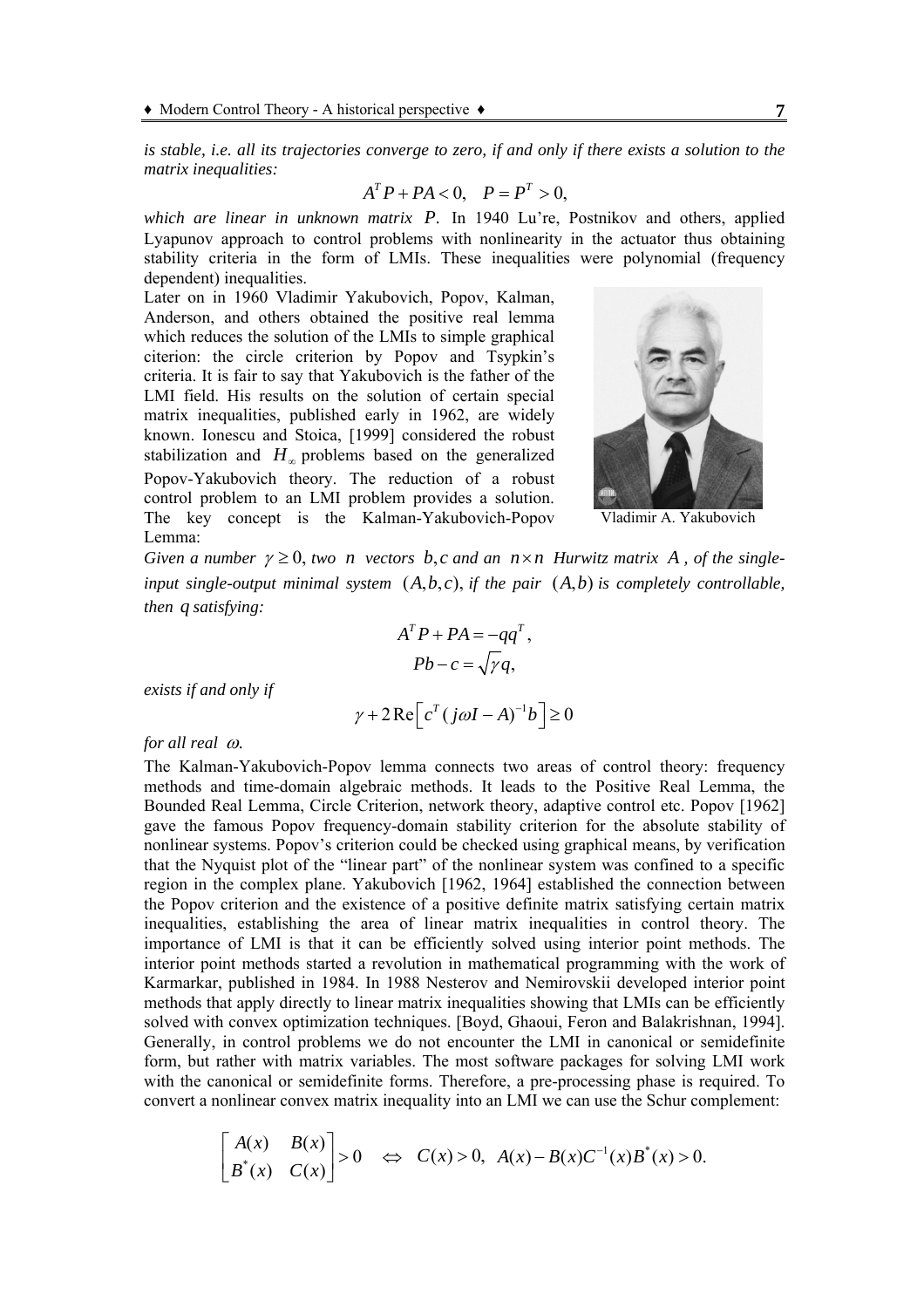

Paul Finsler (1894-1970)

A very useful trick in robustness is the Lemma given by Paul Finsler (1894-1970), which directly follows from the theorem of alternatives in LMIs theory:

*The following statements are equivalent*  $x^* Ax > 0$  for all  $x \neq 0$  subject to  $Bx = 0$ ,  $\tilde{B}^* A \tilde{B} > 0$  where  $B\tilde{B} = 0$ .  $A + \rho B^* B > 0$  for some scalar  $\rho$ ,  $A + XB + B^*X^* > 0$  for some matrix X.

Recently, Nesterov showed that the positivity of a polynomial can be expressed as an LMI. This gives a new unified insight into several problems encountered in control: spectral factorization of polynomials ( $H_2$  and  $H_{\infty}$  optimal control), global optimization over polynomials (robust stability analysis), positive real and bounded real lemma (nonlinear systems and  $H_{\infty}$  control), sufficient stability conditions for polynomials (robust analysis and design).

# **5. Polynomial-Matrix-Domain Frequential Approach**

In this approach a *matrix-fraction description* and *polynomial equation design* is considered, where a multi-input/multi-output system is described not in state-space form, but in input/output one, being a direct extension of the classical transfer function description with very powerfull design capabilities.



William Volovich

Rosenbrock [1974] and Wolovich [1974] considered this approach based on polynomials in a complex variable *s* obtained as Laplace transforms of the differential equations under consideration in zero initial conditions. The dynamical behavior of a  $m$  – input,  $p$  – output, linear, time invariant, system may be represented by a proper  $p \times m$  – transfer matrix  $T(s)$ , where

$$
y(s) = T(s)u(s),
$$

and the proper transfer matrix can always befactored as  $T(s) = R(s)P(s)^{-1}$ , where  $R(s)$  and  $P(s)$  are relatively right prime polynomial matrices of dimensions  $p \times m$  and  $m \times m$  respectively.

Using this representation Wolovich presented a very general compensator able to achieve any desired closed loop transfer matrix. In this context the compensator is specialized in order to solve the fundamental problems of arbitrary pole placement, static and dynamic decoupling and exact model matching. The advantage of this approach is that the desing objectives can best be described in the frequency domain in terms of a desired transfer matrix, and the polynomial-matrix compensation scheme can be employed to achieve any desired transfer matrix.

The latest development of this approach is the *polynomial systems theory* [Blomberg and Ylinen, 1983], [Ylinen, 2003]. The fundamental idea in the case of differential systems is that the differential operator  $p = d/dt$  is interpreted as a linear mapping from the space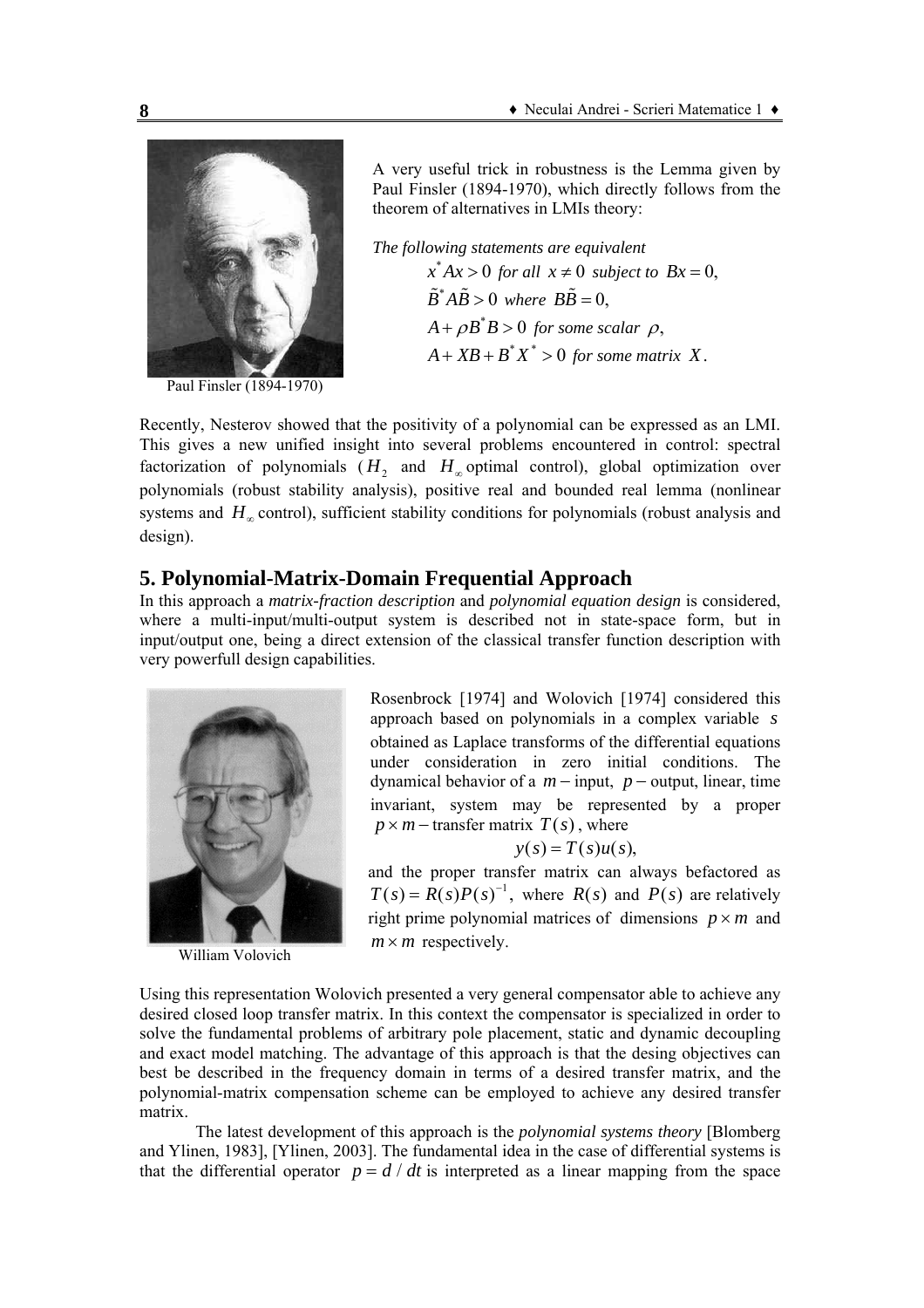*X* of differentiable time functions into itself. Thus, the differential equations are represented by equations in *p* − polynomials. Problems referring to stabilization, non-interacting systems, estimation and diagnostics can be solved. The advantage of this theory is that many features are in common with the classical transfer function methods, but works in an efficient way in the multivariable case. The main drawback of polynomial systems theory is that the essential operations are carried out in the ring of *p* − polynomials which is a weak algebraic structure. The equations in  $p$  – polynomials generally can not be solved with respect to an unknown signal. Thus, the equation solving is replaced by structural considerations.

Later, Willems [1991, 1997] has introduced the concept of *behavioural systems theory*, which in principle is the same as the polynomial systems theory.

LMI gives a technical support to the polynomial-matrix-domain frequential approach of systems theory. Indeed, the set of polynomials that are positive on the real axis is a convex set that can be described by an LMI. This idea originating from the work by Shor is related with David Hilbert's  $(1862-1943)$   $17<sup>th</sup>$  problem about algebraic sum of squares decompositions. A sufficient stability condition of a polynomial matrix can be characterized by an LMI: polynomial matrix *R*(*s*) is stable if and only if there exists a polynomial matrix

 $P(s)$  and a matrix  $P = P^* > 0$  satisfying the LMI

$$
P^*R + R^*P - S(P) > 0,
$$

where  $S(P) = V^*(S \otimes P)V$  and V is a special permutation matrix.

# **6. Geometric Approach**

The geometric approach of linear systems theory is an extension of the algebraic approach and originated by the papers of Basile, Laschi and Marro [1969] and Basile and Marro, [1969a,b], where the *controlled* and *conditioned invariants* were introduced. Wonham and Morse [1970] renamed these objects as *(A,B)-invariants* and *(C,A)-invariants* which played a crucial role in multivariable control, establishing the geometric design approach of closedloop multivariable systems.

Using the abstract geometric concepts of linear spaces, Wonham [1979] consolidated the geometrical apprach and articulated a compact and coordinate-free formulation and solution for many problems in linear control theory, including: model matching, disturbance rejection, reference tracking, decoupling and pole placement, etc. Basile and Marro [1982], and Schumacher [1983] introduced new geometric objects, the so-called *self-bounded controlled invariants* and *self-hidden conditioned invariants*, which proved to be very effective in minimizing the complexity of the dynamic compensators, solution of the above mentioned problems with stability. The minimality of compensators is the key aspect of geometric approach of linear system theory. W.M. Wonham



Now the efforts are directed to link the Kalman control and filtering (the  $H<sub>2</sub>$  control and filtering) to the geometric decoupling, thus giving the possibility for solving the singular problems both in discrete and continuous-time case [Stoorvogel, 1992], [Saberi, Sannuti and Chen, 1995], [Marro, Prattichizzo and Zattoni, 2002].

The main drawback of this approach is that the comparatively simple language of matrix algebra is translated into the more abstract language of high-dimensional vector space where the intuition is almost lost.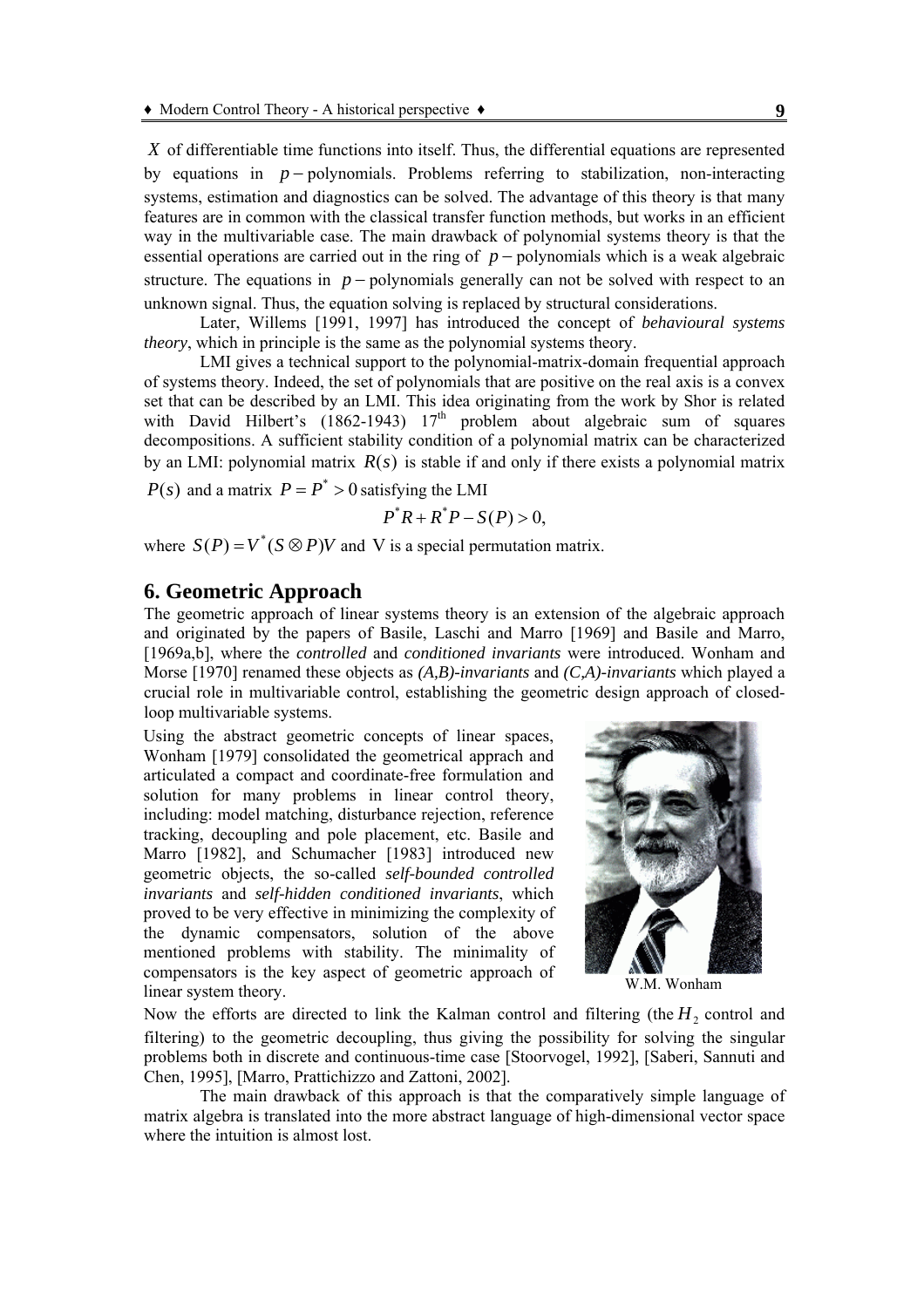# **7. Structural-Digraph Approach**

All the above described approaches of control theory have serious limitations:

- ♦ The description of the systems, both in differential equation form and in polynomialmatrix frequential form, has entries regarded as numerical values which are accurately known.
- ♦ The algorithms associated for system analysis and controller synthesis are based on matrix manipulation without considering any particular structure of the system or of the feedback.
- ♦ The procedures for feedback synthesis are suitable for systems with a reduced number of inputs, outputs and states. A typical feature of real large-scale systems, *sparsity*, is not considered in these procedures.

In order to overcome these limitations a digraph-theoretic approach has been considered. The idea behind this approach is to elaborate structural methods for obtaining the classes of the feedback matrices with minimal structure, solutions of the fundamental problems of linear control theory, which change in a minimal sense the original structure of the system. The first comprehensive analysis of the digraph-theoretic approach of large-scale linear systems has been considered by Andrei [1984, 1985]. The method considered grasp the structure of the system and its properties, which are invariant when the numerical parameters are modified, and design the feedback matrices with minimal structure. Thus, *the solving process of the fundamental problems is embedded in some subspaces of smaller dimensions, where the numerical computations are non-trivial.* 

 For any large-scale, time invariant, linear dynamic system a digraph is associated in a very canonical manner. The digraph consists of a number of nodes and edges associated to the nonzero entries of the matrices of the system. In this representation a number of digraph objects are introduced as: *the supremal (A,B)-invariant subdigraph*, *the supremal (A,B) controllable subdigraph* and *the infimal (C,A)-invariant subdigraph*. Using these digraphs the conditions to determine the minimal structure of the feedback matrices are given [Andrei, 1983, 1984, 1985]. The main problems considered are the digraph pole placement, the digraph exact disturbance rejection, the combined pole placement with digraph exact disturbance rejection, digraph decoupling, and the combined problem of digraph decoupling with exact disturbance rejection. *The key aspect of the digraph-theoretic approach is that the structure of the feedback matrices is determined directly from the structure of the system.* The numerical computations are dramatically reduced in some subspaces of small dimensions. Using this technique a better insight into the structural nature of the design procedures is obtained. Thus, *the structure of the feedback matrix and some of its elements are determined in such a way that a desired property of the closed-loop system holds generically (independently of numerical value of parameters), the rest of parameters of the feedback matrix may be considered for some other design requirements or optimization*. The digraphtheoretic representation suggests *the minimal modification of the structure of the system* in order to fulfil a desired property [Andrei, 1984, 1985]. Later, Reinschke [1988] and Wend [1993] consolidated this approach.

### **8. Conclusion**

In this presentation we travelled through Control Systems Theory developments starting with the Frequency-Domain approach and continuing with Time-Domain Algebraic, Polynomial-Matrix-Domain Frequential, Geometric and Structural-Digraph approaches. A general conclusion is that, at present, Control Theory is an interdisciplinary area of research where many advanced mathematical concepts, techniques and methods work together to produce an impressive body of important applied mathematics. The advances in Control of Systems are coming both from mathematical progress and from technological development. The main source of methods and techniques for solving the fundamental problems in Control Theory is given by Mathematical Programming Theory and Optimal Control. The development of semidefinite programming and second order cone programming together with the interior point methods lead to a corpus of methods and algorithms able to solve in a unified manner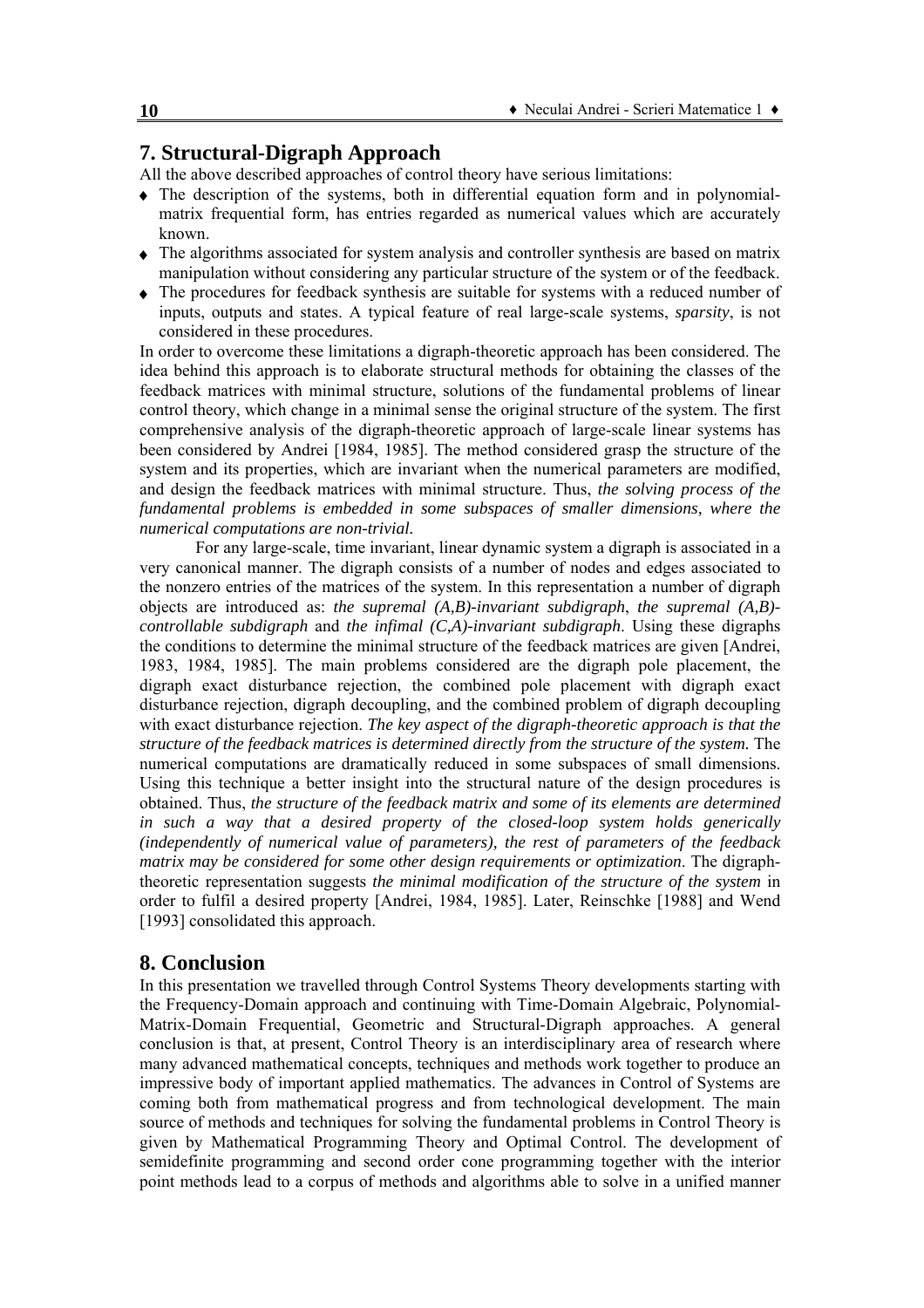real design and management problems in a very large diversity of domains.

#### **References**

- Airy, G.B., (1840) *On the regulator of the clock-work for effecting uniform movement of equatorials.* Memoirs of the Royal Astronomical Society, vol.11, 1840, pp.249-267.
- Andrei, N., (1983) *Sparse systems. Digraph exact disturbance rejection.* Rev. Roum. Sci. Techn.- Electrotechn. et Energ., 28, 4, pp.405-413, 1983.
- Andrei, N., (1984) *Contributions to Large-Scale Systems Theory*, Ph.D. Thesis, Presented at the "Politechnica" University of Bucharest, Systems and Computer Science Faculty, December 19, 1984, pp.1-205.
- Andrei, N., (1985) *Sparse Systems. Digraph approach of large-scale linear systems theory*. Verlag TÜV Rheinland, Köln, 1985.
- Andrei, N., (1999a) *Advanced Mathematical Programming. Theory, Computational methods, Applications,* Technical Press, Bucharest, 1999.
- Andrei, N., (1999b) *Mathematical Programming. Interior point methods.* Technical Press, Bucharest, 1999.
- Andrei, N., (2001) *Semidefinite Programming*. MatrixRom, Bucharest, 2001.
- Andrei, N., (2004a) *Convergence of optimization algorithms*. Technical Press, Bucharest, 2004.
- Andrei, N., (2004b) *Theory versus Empiricism in Analysis of Optimization Algorithms*. Technical Press, Bucharest, 2004.
- Basile, G., Laschi, R., Marro, G., (1969) *Invarianza controllata e non interazione nello spazio degli stati*. L'Elettrotecnica, vol.56, 1969.
- Basile, G., Marro, G., (1969a) *Controlled and conditioned invariant subspaces in linear system theory.* JOTA, vol.3, 1969, pp.306-315.
- Basile, G., Marro, G., (1969b) *On the observability of linear, time-invariant systems with unknown inputs.* JOTA, vol.3, 1969, pp.410-415.
- Basile, G., Marro, G., (1982) *Self-bounded controlled invariant subspaces: a straightforward approach to constrained controllability*. JOTA, vol.38, 1982, pp.71-81.
- Bellman, R., (1957) *Dynamic programming*, Princeton University Press, New Jersey, 1957.
- Bennet, S., (1979) *A history of control engineering 1800-1930*. IEE Control Engineering Series 8, Peter Peregrinus Ltd., London, 1979.
- Black, H.S., (1934) *Stabilized feedback amplifiers*, Bell Systems Technical Journal, 1934.
- Blomberg, H., Ylinen, R., (1983) *Algebraic theory for multivariable linear systems*. Academic Press, 1983.
- Bode, H.W., (1940) *Feedback amplifier design*, Bell Systems Technical Journal, vol.19, 1940, pp.42.
- Boyd, S., Ghaoui, L.E., Feron, E., Balakrishnan, V., (1994) *Linear matrix inequalities in system and control theory*, SIAM, 1994.
- Dorato, P., (1987) *A historical review of robust control*. IEEE Control Systems Magazine, 1987, pp.44-47.
- Fernández-Cara E., Zuazua, E**.,** *Control Theory: Hystory, Mathematical Achievements and Perspectives.* Notes, Universidad de Sevilla and Universidad Autónoma Madrid, Spain.
- Hall, H.R., (1907) *Governors and governing mechanisms*. The Technical Publishing Co., 2<sup>nd</sup> ed., Manchester 1907.
- Horowitz, I.M., (1963) *Synthesis of linear systems*. Academic Press, 1963.
- Horowitz, I.M., Sidi, M., (1972) *Synthesis of feedback systems with large plant ignorance for prescribed time-domain tolerances*. International Journal of Control, vol.16, 1973, pp.287-309.
- Ionescu, V., Popeea, C., (1979) Proceduri de sinteza a sistemelor automate. Tip. IPB, 1979.
- Ionescu, V., Popeea, C., (1981) Optimizarea sistemelor. Editura didactica si pedagogica, Bucuresti, 1981.
- Ionescu, V., Stoica, P., (1999) *Robust stabilization and H*<sup>∞</sup> *problems*. Kluwer Academic Publishers, 1999.
- Jackson, E.A., (1994) *A first look at the second metamorphosis of science*. Technical Report, Santa Fe Institute, 1994.
- James, H.M., Nichols, N.B., Phillips, R.S., (1947) *Theory of servomechanisms*, volume 25 of MIT Radiation Laboratory Series, McGraw-Hill, New York, 1947.
- Kalman, R.E., (1960a) *Contributions to the theory of optimal control*. Bol. Soc. Mat. Mexicana, vol.5, 1960, pp.102-119.
- Kalman, R.E., (1960b) *A new approach to linear filtering and prediction problems*. ASME J. Basic